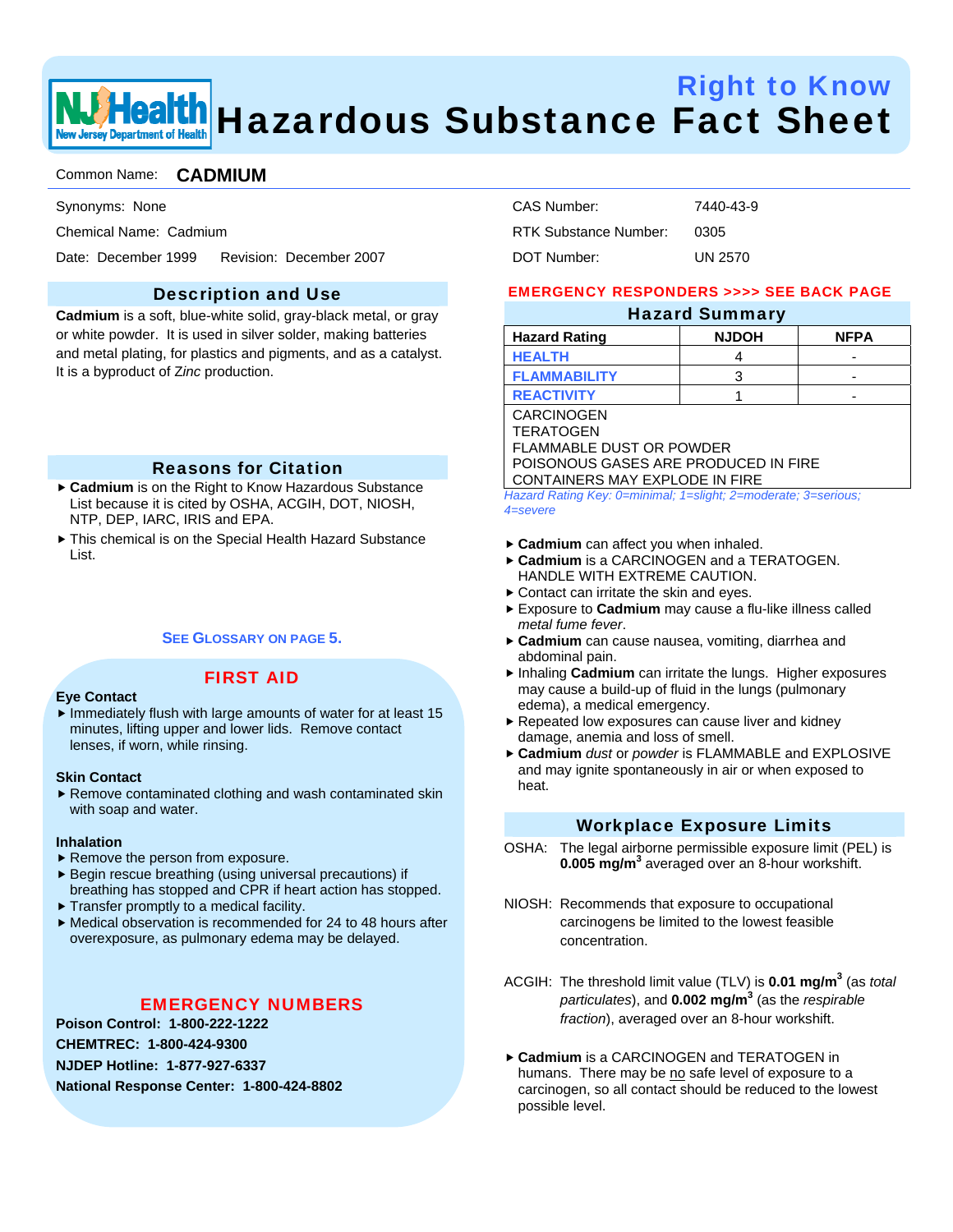# Determining Your Exposure

- Read the product manufacturer's Material Safety Data Sheet (MSDS) and the label to determine product ingredients and important safety and health information about the product mixture.
- $\blacktriangleright$  For each individual hazardous ingredient, read the New Jersey Department of Health Hazardous Substance Fact Sheet, available on the RTK website (www.nj.gov/health/eoh/rtkweb) or in your facility's RTK Central File or Hazard Communication Standard file.
- $\blacktriangleright$  You have a right to this information under the New Jersey Worker and Community Right to Know Act, the Public Employees Occupational Safety and Health (PEOSH) Act if you are a public worker in New Jersey, and under the federal Occupational Safety and Health Act (OSHA) if you are a private worker.
- ▶ The New Jersey Right to Know Act requires most employers to label chemicals in the workplace and requires public employers to provide their employees with information concerning chemical hazards and controls. The federal OSHA Hazard Communication Standard (29 CFR 1910.1200) and the PEOSH Hazard Communication Standard (N.J.A.C. 12:100-7) require employers to provide similar information and training to their employees.

This Fact Sheet is a summary of available information regarding the health hazards that may result from exposure. Duration of exposure, concentration of the substance and other factors will affect your susceptibility to any of the potential effects described below.

# Health Hazard Information

#### **Acute Health Effects**

The following acute (short-term) health effects may occur immediately or shortly after exposure to **Cadmium**:

- $\triangleright$  Contact can irritate the skin and eves.
- f Exposure to **Cadmium** may cause *"metal fume fever."* This is a flu-like illness with symptoms of metallic taste in the mouth, headache, fever and chills, aches, chest tightness and cough. The symptoms may be delayed for several hours after exposure and usually last for a day or two.
- ▶ Cadmium can cause nausea, vomiting, diarrhea and abdominal pain.
- **F** Inhaling **Cadmium** can irritate the lungs causing coughing and/or shortness of breath. Higher exposures may cause a build-up of fluid in the lungs (pulmonary edema), a medical emergency, with severe shortness of breath.

#### **Chronic Health Effects**

The following chronic (long-term) health effects can occur at some time after exposure to **Cadmium** and can last for months or years:

#### *Cancer Hazard*

- ► Cadmium is a CARCINOGEN in humans. It has been shown to cause lung and prostate cancer.
- $\blacktriangleright$  Many scientists believe there is no safe level of exposure to a carcinogen.

#### *Reproductive Hazard*

- $\triangleright$  Cadmium is a PROBABLE TERATOGEN in humans.
- **Cadmium** may damage the male reproductive system (testes) and affect the female reproductive cycle.

#### *Other Effects*

- ► **Cadmium** can irritate the lungs. Repeated exposure may cause bronchitis to develop with coughing, phlegm, and/or shortness of breath.
- $\blacktriangleright$  Repeated low exposures can cause liver and kidney damage.
- **Cadmium** can cause anemia, loss of sense of smell (anosmia) and/or discoloration of teeth.

# Medical

#### **Medical Testing**

Before first exposure and every 12 months thereafter, OSHA requires your employer to provide (for persons exposed to greater than or equal to **0.0025 mg/m3** of *Cadmium*) a work and medical history and exam which shall include:

- **F** Blood test for **Cadmium** (levels should be less than **5 micrograms per liter** of whole blood)
- ▶ Urine test for **Cadmium** (levels should be less than **3 micrograms per liter** of urine)
- $\blacktriangleright$  Urine test for Beta-2 microglobulin to detect kidney damage
- $\blacktriangleright$  Liver and kidney function tests
- $\blacktriangleright$  Lung function tests
- $\blacktriangleright$  Complete blood count

If symptoms develop or overexposure is suspected, the following is recommended:

 $\triangleright$  Consider chest x-ray after acute overexposure

OSHA requires your employer to provide you and your doctor with a copy of the OSHA *Cadmium* Standards (29 CFR 1910.1027 and 1926.1127).

Any evaluation should include a careful history of past and present symptoms with an exam. Medical tests that look for damage already done are not a substitute for controlling exposure.

Request copies of your medical testing. You have a legal right to this information under the OSHA Access to Employee Exposure and Medical Records Standard (29 CFR 1910.1020).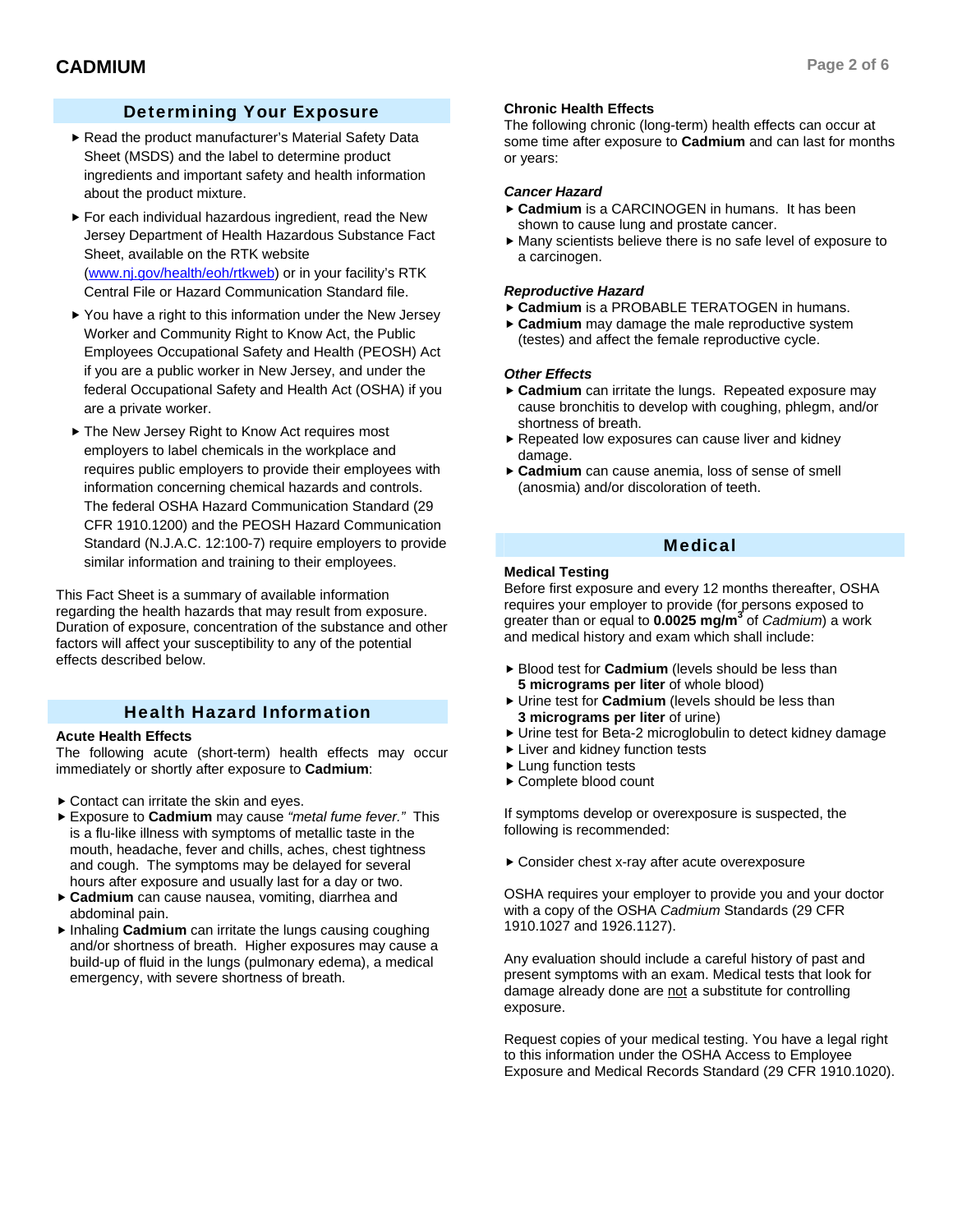# **CADMIUM Page 3 of 6**

#### **Mixed Exposures**

- $\blacktriangleright$  Smoking can cause heart disease, lung cancer, emphysema, and other respiratory problems. It may worsen respiratory conditions caused by chemical exposure. Even if you have smoked for a long time, stopping now will reduce your risk of developing health problems.
- $\blacktriangleright$  More than light alcohol consumption can cause liver damage. Drinking alcohol may increase the liver damage caused by **Cadmium**.
- ▶ Cigarette smoke contains some **Cadmium**. Because it is hard for the body to eliminate **Cadmium,** it tends to build up in the body. Any workplace exposure adds to these levels.

# Workplace Controls and Practices

Very toxic chemicals, or those that are reproductive hazards or sensitizers, require expert advice on control measures if a less toxic chemical cannot be substituted. Control measures include: (1) enclosing chemical processes for severely irritating and corrosive chemicals, (2) using local exhaust ventilation for chemicals that may be harmful with a single exposure, and (3) using general ventilation to control exposures to skin and eye irritants. For further information on workplace controls, consult the NIOSH document on Control Banding at www.cdc.gov/niosh/topics/ctrlbanding/.

The following work practices are also recommended:

- $\blacktriangleright$  Label process containers.
- $\blacktriangleright$  Provide employees with hazard information and training.
- $\blacktriangleright$  Monitor airborne chemical concentrations.
- $\blacktriangleright$  Use engineering controls if concentrations exceed recommended exposure levels.
- $\blacktriangleright$  Provide eye wash fountains and emergency showers.
- $\blacktriangleright$  Wash or shower if skin comes in contact with a hazardous material.
- $\blacktriangleright$  Always wash at the end of the workshift.
- $\triangleright$  Change into clean clothing if clothing becomes contaminated.
- $\blacktriangleright$  Do not take contaminated clothing home.
- $\blacktriangleright$  Get special training to wash contaminated clothing.
- Do not eat, smoke, or drink in areas where chemicals are being handled, processed or stored.
- $\blacktriangleright$  Wash hands carefully before eating, smoking, drinking, applying cosmetics or using the toilet.

In addition, the following may be useful or required:

- $\triangleright$  Specific engineering controls are required for this chemical by OSHA. Refer to the OSHA *Cadmium* Standards (29 CFR 1910.1027 and 1926.1127).
- Use a vacuum or a wet method to reduce dust during cleanup. DO NOT DRY SWEEP.
- $\blacktriangleright$  Use a high efficiency particulate air (HEPA) filter when vacuuming. Do not use a standard shop vacuum.
- f Before entering a confined space where **Cadmium** *dust* or *powder* may be present, check to make sure that an explosive concentration does not exist.

# Personal Protective Equipment

The OSHA Personal Protective Equipment Standard (29 CFR 1910.132) requires employers to determine the appropriate personal protective equipment for each hazard and to train employees on how and when to use protective equipment.

The following recommendations are only guidelines and may not apply to every situation.

### **Gloves and Clothing**

- ▶ Avoid skin contact with **Cadmium**. Wear personal protective equipment made from material which can not be permeated or degraded by this substance. Safety equipment suppliers and manufacturers can provide recommendations on the most protective glove and clothing material for your operation.
- ▶ Safety equipment manufacturers recommend *Nitrile* or *Neoprene* for gloves and DuPont *Tyvek®* as protective material for clothing.
- If All protective clothing (suits, gloves, footwear, headgear) should be clean, available each day, and put on before work.

# **Eye Protection**

- $\blacktriangleright$  Wear eye protection with side shields or goggles.
- $\blacktriangleright$  Do not wear contact lenses when working with this substance.

# **Respiratory Protection**

*Improper use of respirators is dangerous.* Respirators should only be used if the employer has implemented a written program that takes into account workplace conditions, requirements for worker training, respirator fit testing, and medical exams, as described in the OSHA Respiratory Protection Standard (29 CFR 1910.134).

- $\triangleright$  Where the potential exists for exposure less than or equal to **0.05 mg/m<sup>3</sup>**, use a NIOSH approved air-purifying, particulate filter respirator with an N100, R100 or P100 filter.
- $\blacktriangleright$  Where the potential exists for exposure less than or equal to **0.250 mg/m3** , use a NIOSH approved full facepiece air-purifying respirator with high-efficiency filters. Even greater protection is provided by a powered-air purifying respirator.
- $\blacktriangleright$  Leave the area immediately if (1) while wearing a filter or cartridge respirator you can smell, taste, or otherwise detect **Cadmium**, (2) while wearing particulate filters abnormal resistance to breathing is experienced, or (3) eye irritation occurs while wearing a full facepiece respirator. Check to make sure the respirator-to-face seal is still good. If it is, replace the filter or cartridge. If the seal is no longer good, you may need a new respirator.
- $\triangleright$  Consider all potential sources of exposure in your workplace. You may need a combination of filters, prefilters or cartridges to protect against different forms of a chemical (such as vapor and mist) or against a mixture of chemicals.
- ▶ Where the potential exists for exposure over **5 mg/m<sup>3</sup>**, use a NIOSH approved supplied-air respirator with a full facepiece operated in a pressure-demand or other positive-pressure mode. For increased protection use in combination with an auxiliary self-contained breathing apparatus operated in a pressure-demand or other positive-pressure mode.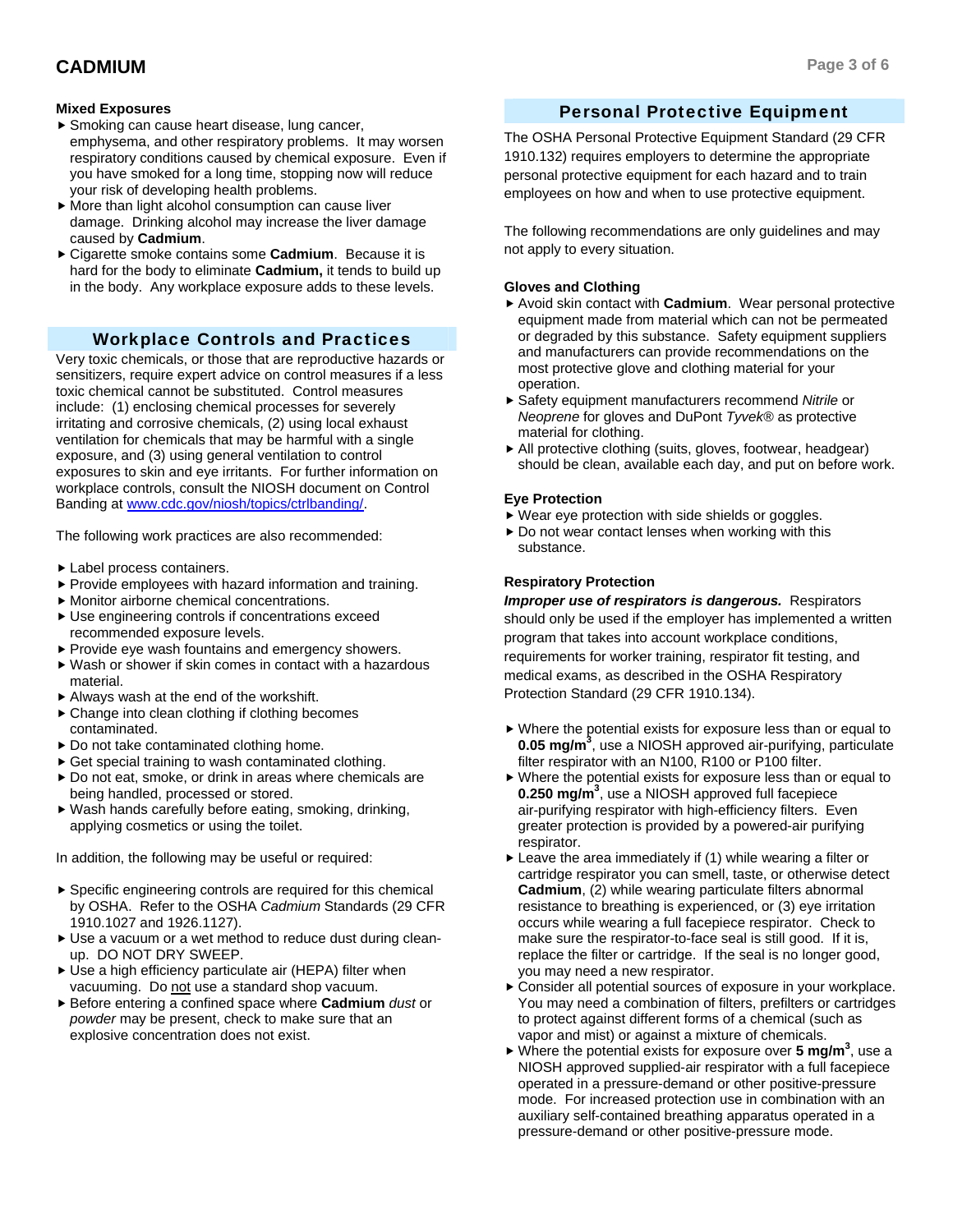# **CADMIUM Page 4 of 6**

► Exposure to 9 mg/m<sup>3</sup> (*dust* or *fume*) is immediately dangerous to life and health. If the possibility of exposure above **9 mg/m3** exists, use a NIOSH approved selfcontained breathing apparatus with a full facepiece operated in a pressure-demand or other positive-pressure mode equipped with an emergency escape air cylinder.

# Fire Hazards

If employees are expected to fight fires, they must be trained and equipped as stated in the OSHA Fire Brigades Standard (29 CFR 1910.156).

- ▶ Cadmium *dust* or *powder* is FLAMMABLE and EXPLOSIVE and may ignite spontaneously in air or when exposed to heat.
- $\triangleright$  Use dry chemicals appropriate for extinguishing metal fires.
- $\triangleright$  DO NOT USE water, foam, CO<sub>2</sub> or Halons.
- **POISONOUS GASES ARE PRODUCED IN FIRE.**
- **EXPLODE IN FIRE.**
- $\blacktriangleright$  Use water spray to keep fire-exposed containers cool.
- ▶ Cadmium *powder* may ignite combustibles (wood, paper and oil).

# Spills and Emergencies

If employees are required to clean-up spills, they must be properly trained and equipped. The OSHA Hazardous Waste Operations and Emergency Response Standard (29 CFR 1910.120) may apply.

If **Cadmium** is spilled, take the following steps:

- $\blacktriangleright$  Evacuate personnel and secure and control entrance to the area.
- $\blacktriangleright$  Eliminate all ignition sources.
- f Moisten *powdered* spilled material first or use a HEPA-filter vacuum for clean-up.
- $\blacktriangleright$  Collect solid material in the most convenient and safe manner and deposit in sealed containers.
- $\blacktriangleright$  Ventilate and wash area after clean-up is complete.
- $\triangleright$  It may be necessary to contain and dispose of **Cadmium** as a HAZARDOUS WASTE. Contact your state Department of Environmental Protection (DEP) or your regional office of the federal Environmental Protection Agency (EPA) for specific recommendations.

# Handling and Storage

Prior to working with **Cadmium** you should be trained on its proper handling and storage.

- $\blacktriangleright$  A regulated, marked area should be established where **Cadmium** is handled, used or stored as required by the OSHA *Cadmium* Standards (29 CFR 1910.1027 and 1926.1127).
- ► Cadmium reacts with STRONG ACIDS (such as HYDROCHLORIC, SULFURIC and NITRIC) to form flammable and explosive *Hydrogen gas*.
- **Cadmium** *dust* or *powder* reacts with OXIDIZING AGENTS (such as PERCHLORATES, PEROXIDES, PERMANGANATES, CHLORATES, NITRATES, CHLORINE, BROMINE and FLUORINE); HYDROGEN AZIDE; AMMONIUM NITRATE; AMMONIA; POTASSIUM; ZINC; SULFUR; SELENIUM; and TELLURIUM to cause fires and explosions.
- $\blacktriangleright$  Sources of ignition, such as smoking and open flames, are prohibited where **Cadmium** *powder* is used, handled, or stored.
- f Metal containers involving the transfer of **Cadmium** *powder* should be grounded and bonded.
- $\blacktriangleright$  Use explosion-proof electrical equipment and fittings wherever **Cadmium** *powder* is used, handled, manufactured, or stored.
- f Store **Cadmium** *powder* under *Nitrogen*.

# Occupational Health Information **Resources**

The New Jersey Department of Health offers multiple services in occupational health. These services include providing informational resources, educational materials, public presentations, and industrial hygiene and medical investigations and evaluations.

#### **For more information, please contact:**

 New Jersey Department of Health Right to Know PO Box 368 Trenton, NJ 08625-0368 Phone: 609-984-2202 Fax: 609-984-7407 E-mail: rtk@doh.state.nj.us Web address: http://www.nj.gov/health/eoh/rtkweb

*The Right to Know Hazardous Substance Fact Sheets are not intended to be copied and sold for commercial purposes.*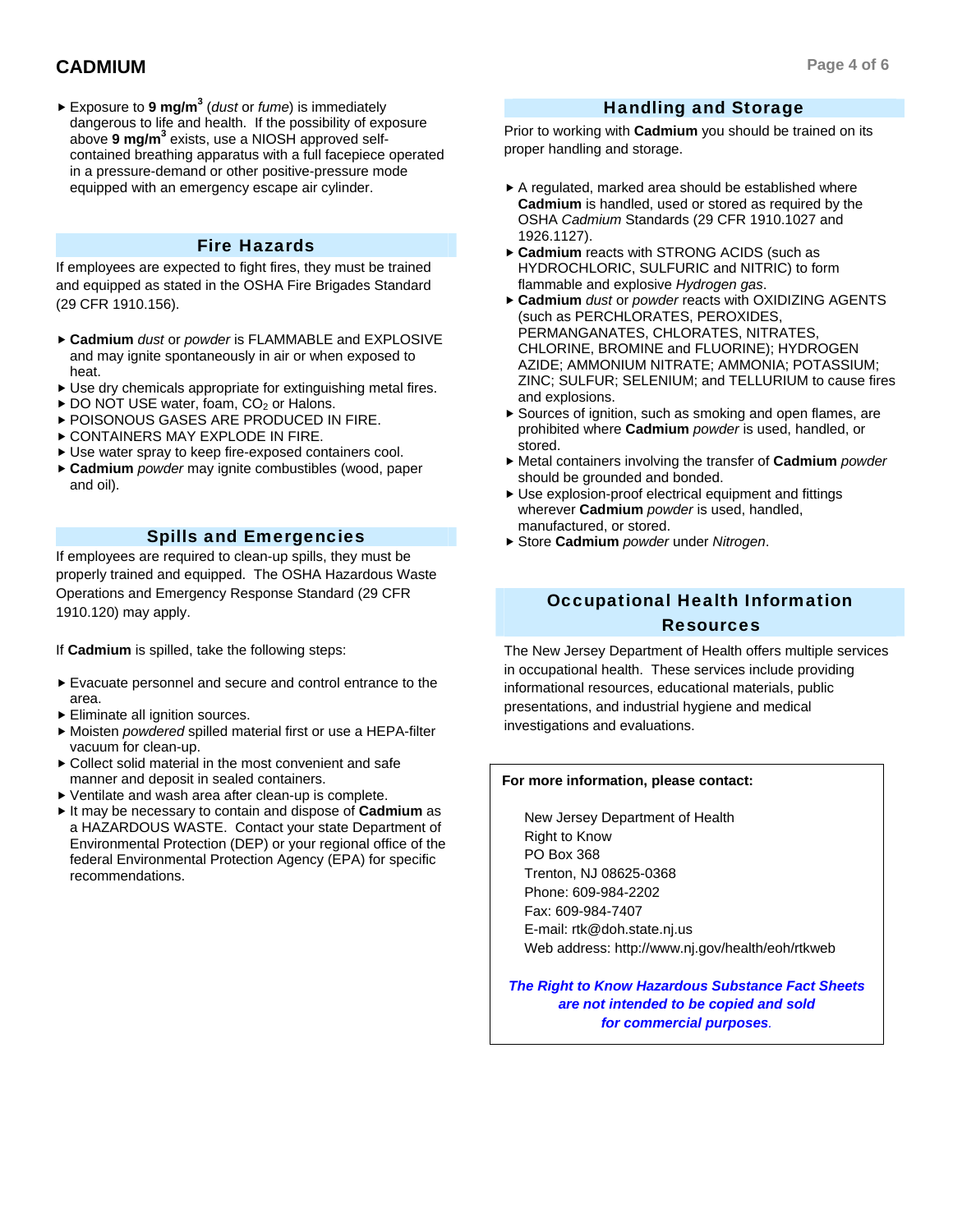#### **GLOSSARY**

**ACGIH** is the American Conference of Governmental Industrial Hygienists. They publish guidelines called Threshold Limit Values (TLVs) for exposure to workplace chemicals.

**Acute Exposure Guideline Levels** (AEGLs) are established by the EPA. They describe the risk to humans resulting from once-in-a lifetime, or rare, exposure to airborne chemicals.

**Boiling point** is the temperature at which a substance can change its physical state from a liquid to a gas.

A **carcinogen** is a substance that causes cancer.

The **CAS number** is unique, identifying number, assigned by the Chemical Abstracts Service, to a specific chemical.

**CFR** is the Code of Federal Regulations, which are the regulations of the United States government.

A **combustible** substance is a solid, liquid or gas that will burn.

A **corrosive** substance is a gas, liquid or solid that causes destruction of human skin or severe corrosion of containers.

**DEP** is the New Jersey Department of Environmental Protection.

**DOT** is the Department of Transportation, the federal agency that regulates the transportation of chemicals.

**EPA** is the Environmental Protection Agency, the federal agency responsible for regulating environmental hazards.

**ERG** is the Emergency Response Guidebook. It is a guide for emergency responders for transportation emergencies involving hazardous substances.

**Emergency Response Planning Guideline** (ERPG) values are intended to provide estimates of concentration ranges where one reasonably might anticipate observing adverse effects.

A **fetus** is an unborn human or animal.

A **flammable** substance is a solid, liquid, vapor or gas that will ignite easily and burn rapidly.

The **flash point** is the temperature at which a liquid or solid gives off vapor that can form a flammable mixture with air.

**IARC** is the International Agency for Research on Cancer, a scientific group.

**Ionization Potential** is the amount of energy needed to remove an electron from an atom or molecule. It is measured in electron volts.

**IRIS** is the Integrated Risk Information System database maintained by federal EPA. The database contains information on human health effects that may result from exposure to various chemicals in the environment.

**LEL** or **Lower Explosive Limit**, is the lowest concentration of a combustible substance (gas or vapor) in the air capable of continuing an explosion.

**mg/m3** means milligrams of a chemical in a cubic meter of air. It is a measure of concentration (weight/volume).

A **mutagen** is a substance that causes mutations. A **mutation** is a change in the genetic material in a body cell. Mutations can lead to birth defects, miscarriages, or cancer.

**NFPA** is the National Fire Protection Association. It classifies substances according to their fire and explosion hazard.

**NIOSH** is the National Institute for Occupational Safety and Health. It tests equipment, evaluates and approves respirators, conducts studies of workplace hazards, and proposes standards to OSHA.

**NTP** is the National Toxicology Program which tests chemicals and reviews evidence for cancer.

**OSHA** is the federal Occupational Safety and Health Administration, which adopts and enforces health and safety standards.

**PEOSHA** is the New Jersey Public Employees Occupational Safety and Health Act, which adopts and enforces health and safety standards in public workplaces.

**Permeated** is the movement of chemicals through protective materials.

**PIH** is a DOT designation for chemicals which are Poison Inhalation Hazards.

**ppm** means parts of a substance per million parts of air. It is a measure of concentration by volume in air.

A **reactive** substance is a solid, liquid or gas that releases energy under certain conditions.

**STEL** is a Short Term Exposure Limit which is usually a 15 minute exposure that should not be exceeded at any time during a work day.

A **teratogen** is a substance that causes birth defects by damaging the fetus.

**UEL** or **Upper Explosive Limit** is the highest concentration in air above which there is too much fuel (gas or vapor) to begin a reaction or explosion.

**Vapor Density** is the ratio of the weight of a given volume of one gas to the weight of another (usually *Hydrogen*), at the same temperature and pressure.

The **vapor pressure** is a measure of how readily a liquid or a solid mixes with air at its surface. A higher vapor pressure indicates a higher concentration of the substance in air and therefore increases the likelihood of breathing it in.